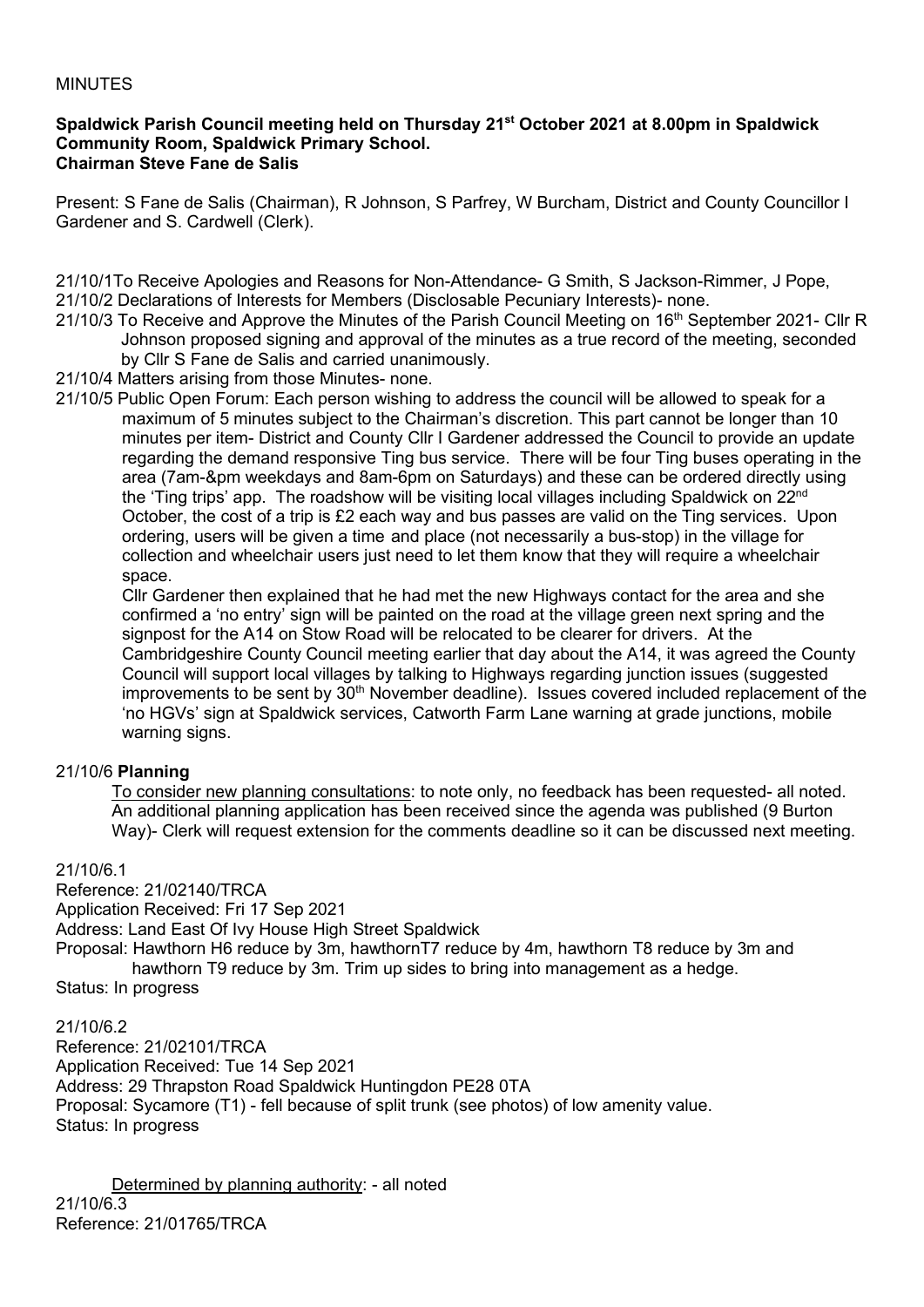Application Received: Fri 30 Jul 2021

Address: The Old Stables 3 High Street Spaldwick PE28 0TD

Proposal: Crack Willow (T1) - Remove dead portion of the tree which is angled towards the fence and would cause damage/injury were it to fall naturally (shaded red on Removal.jpg).

Status: Approved

### 21/10/6.4

Reference: 21/01093/HHFUL

Application Received: Mon 10 May 2021

Address: Paddock View 24 High Street Spaldwick Huntingdon PE28 0TD

Proposal: Proposed new single storey rear extension, conversion of an existing garage to a habitable room and construction a new car port within the existing garden.

Status: Withdrawn

21/10/6.5

Reference: 18/01936/FUL

Application Received: Tue 11 Sep 2018

Address: Cross High Street Spaldwick

Proposal: Replace existing War Memorial WM4235 with a like for like new War Memorial. Retiring the old War Memorial to Spaldwick Churchyard.

Status: Refused

21/10/6.6 Update regarding the Cambridgeshire Rural Affordable Housing Partnership / Homes for Local People survey- no update at the current time.

## **21/10/7 Finance**

- 21/10/7.1 To note: Account balance at 12.10.21: £47,004.10- noted.
- 21/10/7.2 Update from Clerk regarding Community Infrastructure Levy (CIL) funding and the necessary Paperwork- Clerk advised council that she had been in contact with the funding team and they are preparing a contract to be sent for signing.
- 21/10/7.3 Update regarding bank accounts (access and signatories)- Cllr S Fane de Salis to chase this up.
- 21/10/7.4 To note & approve: Q2 Income & expenditure against budget (file to be circulated prior to meeting)- Cllr S Parfrey proposed approval, seconded by Cllr R Johnson and carried unanimously.
- 21/10/7.5 To note & approve: Q2 Community room receipts & payments document (file circulated prior to meeting)*-* Cllr R Johnson proposed approval, seconded by Cllr S Parfrey and carried unanimously.
- 21/10/7.6 To note and approve Q2 financial reconciliation (file circulated prior to meeting)*-* Cllr R Johnson proposed approval, seconded by Cllr W Burcham and carried unanimously.
- 21/10/7.7 To note and approve VAT reclaim to be submitted (April-Sep 2021)*-* Cllr W Burcham proposed approval, seconded by Cllr R Johnson and carried unanimously.
- 21/10/7.8 To consider future purchase of a condolence book purchase in preparation for Operation London Bridge*-* Cllr R Johnson proposed purchase (cost: £25 + VAT), seconded by Cllr S Fane de Salis and carried unanimously.
- 21/10/7.9 To note receipt of precept request 2022/23- deadline for return 17<sup>th</sup> December 2021 and to consider items for inclusion in the budget for next year- noted, budget to be considered including earmarked reserves.

Expenditure for approval 21<sup>st</sup> October 2021:

- 21/10/7.10 Clerk's wages (Sep-Oct): £386.85= (S.Cardwell: **£371.65**, HMRC: **£15.20**)- Cllr S Fane de Salis proposed payment, seconded by Cllr R Johnson and carried unanimously.
- 21/10/7.11 Grass-cutting payment to CGM: **£200 + VAT** (to note: invoicing is now up-to-date)- Cllr S Fane de Salis proposed payment, seconded by Cllr R Johnson and carried unanimously.
- 21/10/7.12 Total Energies invoices (Accounts 3006693866 & 3006693855)- 248781879/ 21 (£12.27) and 248781880/21 (£15.56) = combined Total **£27.83-** Cllr S Fane de Salis
	- proposed payment, seconded by Cllr S Parfrey and carried unanimously.
- 21/10/7.13 A.Murphy invoice for cleaning of the Community Room (Sep-Oct) total **£50.00** Cllr S Fane de Salis proposed payment, seconded by Cllr W Burcham and carried unanimously.
- 21/10/7.14 Clerk CiLCA cost (6/16<sup>ths</sup> of total invoice cost to be paid to Sawtry Parish Council)- £150.00- Cllr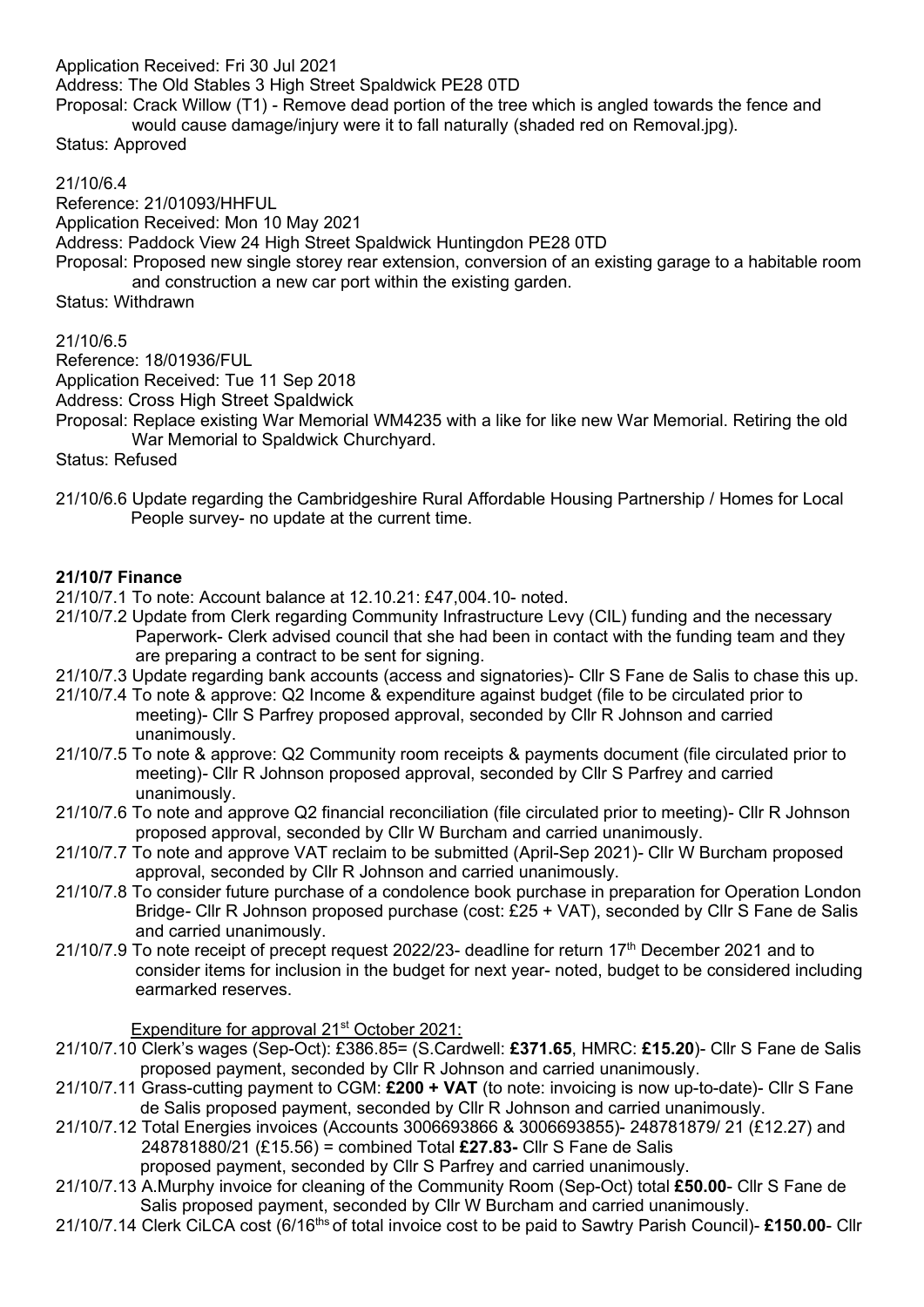S Fane de Salis proposed payment, seconded by Cllr R Johnson and carried unanimously.

- 21/10/7.15 Grafton Projects invoices 1/IN8417 (£14.37), 1/IN8325 (£9.57) and 1/IN8326 (£9.58) for cleaning products totalling **£33.52**- Cllr S Fane de Salis proposed payment, seconded by Cllr W Burcham and carried unanimously.
- 21/10/7.16 Royal British Legion Poppy Wreath donation **£18.50** Cllr S Fane de Salis proposed payment, seconded by Cllr R Johnson and carried unanimously.
- 21/10/7.17 BHIB Insurance for Oct 2021-Sep 2022 **£548.51** Cllr S Fane de Salis proposed payment, seconded by Cllr W Burcham and carried unanimously.
- 21/10/7.18 Alconbury and Ellington Drainage Board overdue amount 2021/22- **£6.28** Cllr S Fane de Salis proposed payment, seconded by Cllr W Burcham and carried unanimously.
- 21/10/7.19 RTC Safety Surfaces wetpour repair kit- **£156.00** (inc VAT)- Cllr S Fane de Salis proposed payment, seconded by Cllr R Johnson and carried unanimously.

# **21/10/8 Assets – Provision/Maintenance**

- 21/10/8.1 Ferriman Road Play Area's Inspection- to note weekly inspections are now required- Cllr S Fane de Salis updated the council following his most recent inspection: the wet pour repair kit has been received and will be used to correct the split, the gate needs tightening and there is rust on the bolts of the small swing. Following discussions, it was agreed Cllrs Fane de Salis and Burcham will manage the weekly inspections of the playpark, Cllr S Parfrey will also see how the inspections are carried out to be able to support on a rota. Cllrs Fane de Salis and Johnson will repair the wetpour and the Clerk should investigate prices for repairing the swing.
- 21/10/8.2 Update regarding Wicksteed annual playpark inspection- Clerk has booked the unaccompanied inspection and the lead time is in excess of eight weeks. However, if an engineer is in the area they will look to complete the inspection early.
- 21/10/8.3 Update regarding the village noticeboard- Cllr W Burcham has agreed to complete the required repairs.
- 21/10/8.4 Update regarding concerns raised by The War Memorials Trust- Cllr W Burcham informed the Council that there is no further update but she will chase again for advice going forward; she noted the memorial was classed as in 'fair condition' on the latest report completed.
- 21/10/8.5 To further discuss the donation of a metal cut out of a WWII soldier- Cllr S Fane de Salis informed the Council that a fixing for the cut out is being made to screw the figure into the village green.

# **21/10/9 Highways, footpaths, byways, gritting bin, trees, etc.**

- 21/10/9.1 Update regarding MVAS Flashing Speed Sign- Clerk advised the previous officer must provide the detail rather than the new contact; District and County Cllr I Gardener to help chase.
- 21/10/9.2 To further discuss the uneven road surface due to tree roots on Thrapston Rd / Church Lane- Land registry documents have confirmed the tree is within the boundary of 1 Thrapston Rd- Clerk was requested to write to the residents to inform them of the issue with the roots.
- 21/10/9.3 Update regarding the Local Highway Improvement 2022/23 application- The application was submitted by Cllr S Jackson-Rimmer.
- 21/10/9.4 To discuss the ongoing grass-cutting and any concerns raised- Some residents have raised the issue of mess on the footpaths on the High Street. The Clerk was requested to pass these comments to the grass-cutters, however, otherwise the grass-cutting contract is going well and it was agreed to continue with the current contractor.
- 21/10/9.5 Suggested improvements to be sent to Highways England for near Spaldwick (30<sup>th</sup> November deadline)- to be added as an agenda item for next meeting.
- 21/10/9.6 To discuss The Community Flood Action Group- following discussions it was agreed that no further action should be taken at this time.
- 21/10/9.7 Update regarding Litter around the Applegreen site- Clerk sent the letter to raise the issue but has had no reply to date.
- 21/10/9.8 To discuss Stow Road and Bury Close hedgecutting- Cllr W Burcham agreed to investigate this and the item should be added to the next agenda for further discussion.
- 21/10/9.9 To discuss the overgrown hedges on Thrapston Road and Royston Avenue- The hedge-cutting raised as an issue has been completed.
- 21/10/9.10 To discuss tree Inspections for the three horse chestnut trees on the village Green- Clerk requested to obtain three quotes for discussion at the next meeting.